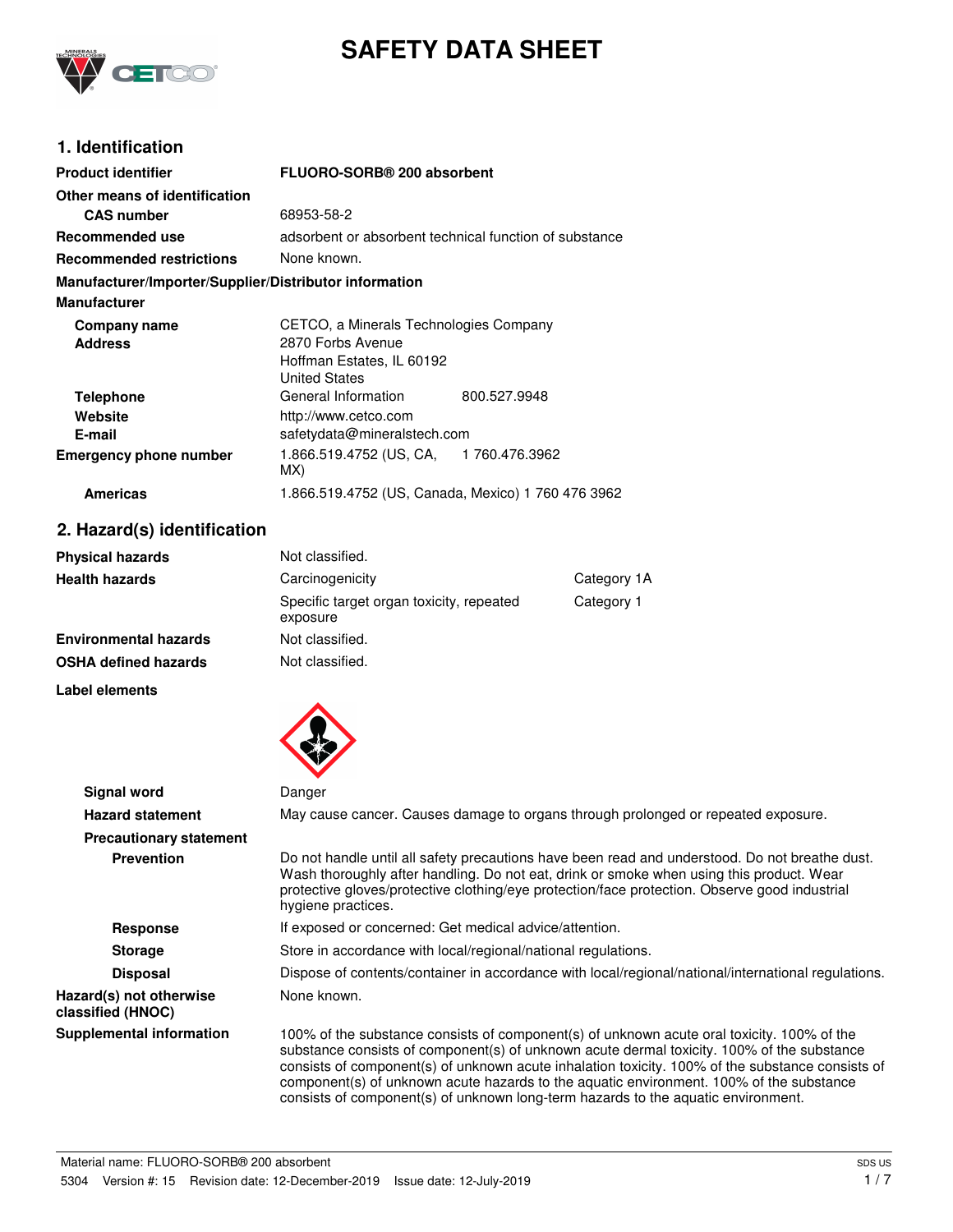# **3. Composition/information on ingredients**

#### **Substances**

| <b>Chemical name</b>                                                                               | Common name and synonyms | <b>CAS number</b> | %   |
|----------------------------------------------------------------------------------------------------|--------------------------|-------------------|-----|
| Quaternary ammonium compounds,<br>bis (hydrogenated tallow<br>alkyl)dimethyl, salts with bentonite |                          | 68953-58-2        | 100 |

#### **Constituents**

| <b>Chemical name</b>                                                         | Common name and synonyms                                                                                                                                                                                                                                                                                                                                                                                                                                                          | <b>CAS number</b> | $\%$     |
|------------------------------------------------------------------------------|-----------------------------------------------------------------------------------------------------------------------------------------------------------------------------------------------------------------------------------------------------------------------------------------------------------------------------------------------------------------------------------------------------------------------------------------------------------------------------------|-------------------|----------|
| QUARTZ (SIO2)                                                                |                                                                                                                                                                                                                                                                                                                                                                                                                                                                                   | 14808-60-7        | $\leq 6$ |
| <b>CRISTOBALITE</b>                                                          |                                                                                                                                                                                                                                                                                                                                                                                                                                                                                   | 14464-46-1        | $\leq$ 2 |
| <b>Composition comments</b>                                                  | Occupational Exposure Limits for constituents are listed in Section 8.                                                                                                                                                                                                                                                                                                                                                                                                            |                   |          |
| 4. First-aid measures                                                        |                                                                                                                                                                                                                                                                                                                                                                                                                                                                                   |                   |          |
| <b>Inhalation</b>                                                            | Move to fresh air. Call a physician if symptoms develop or persist.                                                                                                                                                                                                                                                                                                                                                                                                               |                   |          |
| <b>Skin contact</b>                                                          | Wash off with soap and water. Get medical attention if irritation develops and persists.                                                                                                                                                                                                                                                                                                                                                                                          |                   |          |
| Eye contact                                                                  | Do not rub eyes.                                                                                                                                                                                                                                                                                                                                                                                                                                                                  |                   |          |
| Ingestion                                                                    | Rinse mouth. Get medical attention if symptoms occur.                                                                                                                                                                                                                                                                                                                                                                                                                             |                   |          |
| <b>Most important</b><br>symptoms/effects, acute and<br>delayed              | Dusts may irritate the respiratory tract, skin and eyes. Prolonged exposure may cause chronic<br>effects.                                                                                                                                                                                                                                                                                                                                                                         |                   |          |
| Indication of immediate<br>medical attention and special<br>treatment needed | Provide general supportive measures and treat symptomatically. Keep victim under observation.<br>Symptoms may be delayed.                                                                                                                                                                                                                                                                                                                                                         |                   |          |
| <b>General information</b>                                                   | If you feel unwell, seek medical advice (show the label where possible). Ensure that medical<br>personnel are aware of the material(s) involved, and take precautions to protect themselves.                                                                                                                                                                                                                                                                                      |                   |          |
| 5. Fire-fighting measures                                                    |                                                                                                                                                                                                                                                                                                                                                                                                                                                                                   |                   |          |
| Suitable extinguishing media                                                 | Water fog. Foam. Dry chemical powder. Carbon dioxide (CO2).                                                                                                                                                                                                                                                                                                                                                                                                                       |                   |          |
| <b>Unsuitable extinguishing</b><br>media                                     | Do not use water jet as an extinguisher, as this will spread the fire.                                                                                                                                                                                                                                                                                                                                                                                                            |                   |          |
| Specific hazards arising from<br>the chemical                                | During fire, gases hazardous to health may be formed.                                                                                                                                                                                                                                                                                                                                                                                                                             |                   |          |
| Special protective equipment<br>and precautions for firefighters             | Self-contained breathing apparatus and full protective clothing must be worn in case of fire.                                                                                                                                                                                                                                                                                                                                                                                     |                   |          |
| <b>Fire fighting</b><br>equipment/instructions                               | Move containers from fire area if you can do so without risk.                                                                                                                                                                                                                                                                                                                                                                                                                     |                   |          |
| <b>Specific methods</b>                                                      | Use standard firefighting procedures and consider the hazards of other involved materials.                                                                                                                                                                                                                                                                                                                                                                                        |                   |          |
| <b>General fire hazards</b>                                                  | No unusual fire or explosion hazards noted.                                                                                                                                                                                                                                                                                                                                                                                                                                       |                   |          |
| 6. Accidental release measures                                               |                                                                                                                                                                                                                                                                                                                                                                                                                                                                                   |                   |          |
| Personal precautions,<br>protective equipment and<br>emergency procedures    | Keep unnecessary personnel away. Keep people away from and upwind of spill/leak. Wear<br>appropriate protective equipment and clothing during clean-up. Do not breathe dust. Use a<br>NIOSH/MSHA approved respirator if there is a risk of exposure to dust/fume at levels exceeding<br>the exposure limits. Ensure adequate ventilation. Local authorities should be advised if significant<br>spillages cannot be contained. For personal protection, see section 8 of the SDS. |                   |          |
| <b>Methods and materials for</b><br>containment and cleaning up              | Avoid dispersal of dust in the air (i.e., clearing dust surfaces with compressed air). Collect dust<br>using a vacuum cleaner equipped with HEPA filter. Stop the flow of material, if this is without risk.                                                                                                                                                                                                                                                                      |                   |          |
|                                                                              | Large Spills: Wet down with water and dike for later disposal. Shovel the material into waste<br>container. Following product recovery, flush area with water.                                                                                                                                                                                                                                                                                                                    |                   |          |
|                                                                              | Small Spills: Sweep up or vacuum up spillage and collect in suitable container for disposal.                                                                                                                                                                                                                                                                                                                                                                                      |                   |          |
|                                                                              | Never return spills to original containers for re-use. Put material in suitable, covered, labeled<br>containers. For waste disposal, see section 13 of the SDS.                                                                                                                                                                                                                                                                                                                   |                   |          |

**Environmental precautions** Avoid discharge into drains, water courses or onto the ground.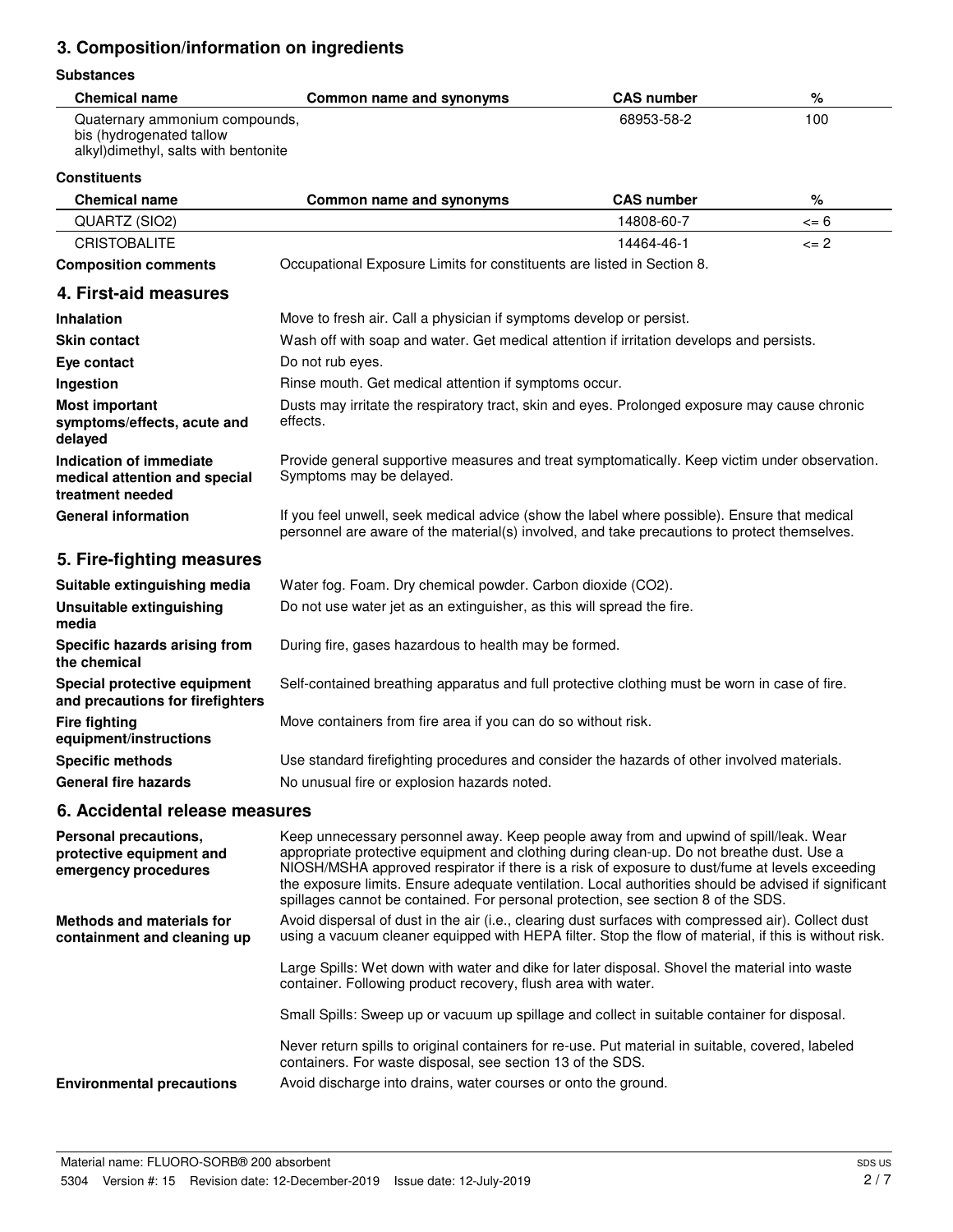## **7. Handling and storage**

**Precautions for safe handling**

Do not handle until all safety precautions have been read and understood. Minimize dust generation and accumulation. Provide appropriate exhaust ventilation at places where dust is formed. Do not breathe dust. When using, do not eat, drink or smoke. Should be handled in closed systems, if possible. Wear appropriate personal protective equipment. Wash hands thoroughly after handling. Observe good industrial hygiene practices.

**Conditions for safe storage, including any incompatibilities**

Store in tightly closed container. Store in a well-ventilated place. Keep out of the reach of children. Store away from incompatible materials (see Section 10 of the SDS).

### **8. Exposure controls/personal protection**

#### **Occupational exposure limits**

#### **US. OSHA Table Z-1 Limits for Air Contaminants (29 CFR 1910.1000)**

| <b>Constituents</b>                                                   | <b>Type</b>                                                                                                                         | Value                                                                                                                                                                                                                                                                                                                                                                                                                                                                                                                                                      | Form                 |
|-----------------------------------------------------------------------|-------------------------------------------------------------------------------------------------------------------------------------|------------------------------------------------------------------------------------------------------------------------------------------------------------------------------------------------------------------------------------------------------------------------------------------------------------------------------------------------------------------------------------------------------------------------------------------------------------------------------------------------------------------------------------------------------------|----------------------|
| <b>CRISTOBALITE (CAS</b><br>14464-46-1)                               | PEL                                                                                                                                 | $0.05$ mg/m $3$                                                                                                                                                                                                                                                                                                                                                                                                                                                                                                                                            | Respirable dust.     |
| QUARTZ (SIO2) (CAS<br>14808-60-7)                                     | PEL                                                                                                                                 | $0.05$ mg/m $3$                                                                                                                                                                                                                                                                                                                                                                                                                                                                                                                                            | Respirable dust.     |
| US. OSHA Table Z-3 (29 CFR 1910.1000)<br><b>Additional components</b> | <b>Type</b>                                                                                                                         | Value                                                                                                                                                                                                                                                                                                                                                                                                                                                                                                                                                      | Form                 |
| <b>INERT OR NUISANCE</b><br><b>DUSTS</b>                              | <b>TWA</b>                                                                                                                          | $5 \text{ mg/m}$                                                                                                                                                                                                                                                                                                                                                                                                                                                                                                                                           | Respirable fraction. |
|                                                                       |                                                                                                                                     | $15$ mg/m $3$                                                                                                                                                                                                                                                                                                                                                                                                                                                                                                                                              | Total dust.          |
|                                                                       |                                                                                                                                     | 50 mppcf                                                                                                                                                                                                                                                                                                                                                                                                                                                                                                                                                   | Total dust.          |
|                                                                       |                                                                                                                                     | 15 mppcf                                                                                                                                                                                                                                                                                                                                                                                                                                                                                                                                                   | Respirable fraction. |
| <b>Constituents</b>                                                   | <b>Type</b>                                                                                                                         | Value                                                                                                                                                                                                                                                                                                                                                                                                                                                                                                                                                      | <b>Form</b>          |
| <b>CRISTOBALITE (CAS</b><br>14464-46-1)                               | <b>TWA</b>                                                                                                                          | $0.05$ mg/m $3$                                                                                                                                                                                                                                                                                                                                                                                                                                                                                                                                            | Respirable.          |
|                                                                       |                                                                                                                                     | 1.2 mppcf                                                                                                                                                                                                                                                                                                                                                                                                                                                                                                                                                  | Respirable.          |
| QUARTZ (SIO2) (CAS<br>14808-60-7)                                     | <b>TWA</b>                                                                                                                          | $0.1$ mg/m $3$                                                                                                                                                                                                                                                                                                                                                                                                                                                                                                                                             | Respirable.          |
|                                                                       |                                                                                                                                     | 2.4 mppcf                                                                                                                                                                                                                                                                                                                                                                                                                                                                                                                                                  | Respirable.          |
| <b>US. ACGIH Threshold Limit Values</b>                               |                                                                                                                                     |                                                                                                                                                                                                                                                                                                                                                                                                                                                                                                                                                            |                      |
| <b>Constituents</b>                                                   | <b>Type</b>                                                                                                                         | Value                                                                                                                                                                                                                                                                                                                                                                                                                                                                                                                                                      | <b>Form</b>          |
| CRISTOBALITE (CAS<br>14464-46-1)                                      | <b>TWA</b>                                                                                                                          | $0.025$ mg/m3                                                                                                                                                                                                                                                                                                                                                                                                                                                                                                                                              | Respirable fraction. |
| QUARTZ (SIO2) (CAS<br>14808-60-7)                                     | <b>TWA</b>                                                                                                                          | $0.025$ mg/m3                                                                                                                                                                                                                                                                                                                                                                                                                                                                                                                                              | Respirable fraction. |
| US. NIOSH: Pocket Guide to Chemical Hazards                           |                                                                                                                                     |                                                                                                                                                                                                                                                                                                                                                                                                                                                                                                                                                            |                      |
| <b>Constituents</b>                                                   | <b>Type</b>                                                                                                                         | Value                                                                                                                                                                                                                                                                                                                                                                                                                                                                                                                                                      | Form                 |
| <b>CRISTOBALITE (CAS</b><br>14464-46-1)                               | <b>TWA</b>                                                                                                                          | $0.05 \,\mathrm{mg/m3}$                                                                                                                                                                                                                                                                                                                                                                                                                                                                                                                                    | Respirable dust.     |
| QUARTZ (SIO2) (CAS<br>14808-60-7)                                     | <b>TWA</b>                                                                                                                          | $0.05 \,\mathrm{mg/m3}$                                                                                                                                                                                                                                                                                                                                                                                                                                                                                                                                    | Respirable dust.     |
| <b>Biological limit values</b>                                        | No biological exposure limits noted for the ingredient(s).                                                                          |                                                                                                                                                                                                                                                                                                                                                                                                                                                                                                                                                            |                      |
| Appropriate engineering<br>controls                                   |                                                                                                                                     | Good general ventilation should be used. Ventilation rates should be matched to conditions. If<br>applicable, use process enclosures, local exhaust ventilation, or other engineering controls to<br>maintain airborne levels below recommended exposure limits. If exposure limits have not been<br>established, maintain airborne levels to an acceptable level. If material is ground, cut, or used in<br>any operation which may generate dusts, use appropriate local exhaust ventilation to keep<br>exposures below the recommended exposure limits. |                      |
|                                                                       | Individual protection measures, such as personal protective equipment                                                               |                                                                                                                                                                                                                                                                                                                                                                                                                                                                                                                                                            |                      |
| Eye/face protection                                                   | Applicable for industrial settings only. Chemical respirator with organic vapor cartridge, full<br>facepiece, dust and mist filter. |                                                                                                                                                                                                                                                                                                                                                                                                                                                                                                                                                            |                      |
| <b>Skin protection</b>                                                |                                                                                                                                     |                                                                                                                                                                                                                                                                                                                                                                                                                                                                                                                                                            |                      |

**Hand protection** Applicable for industrial settings only. Wear appropriate chemical resistant gloves.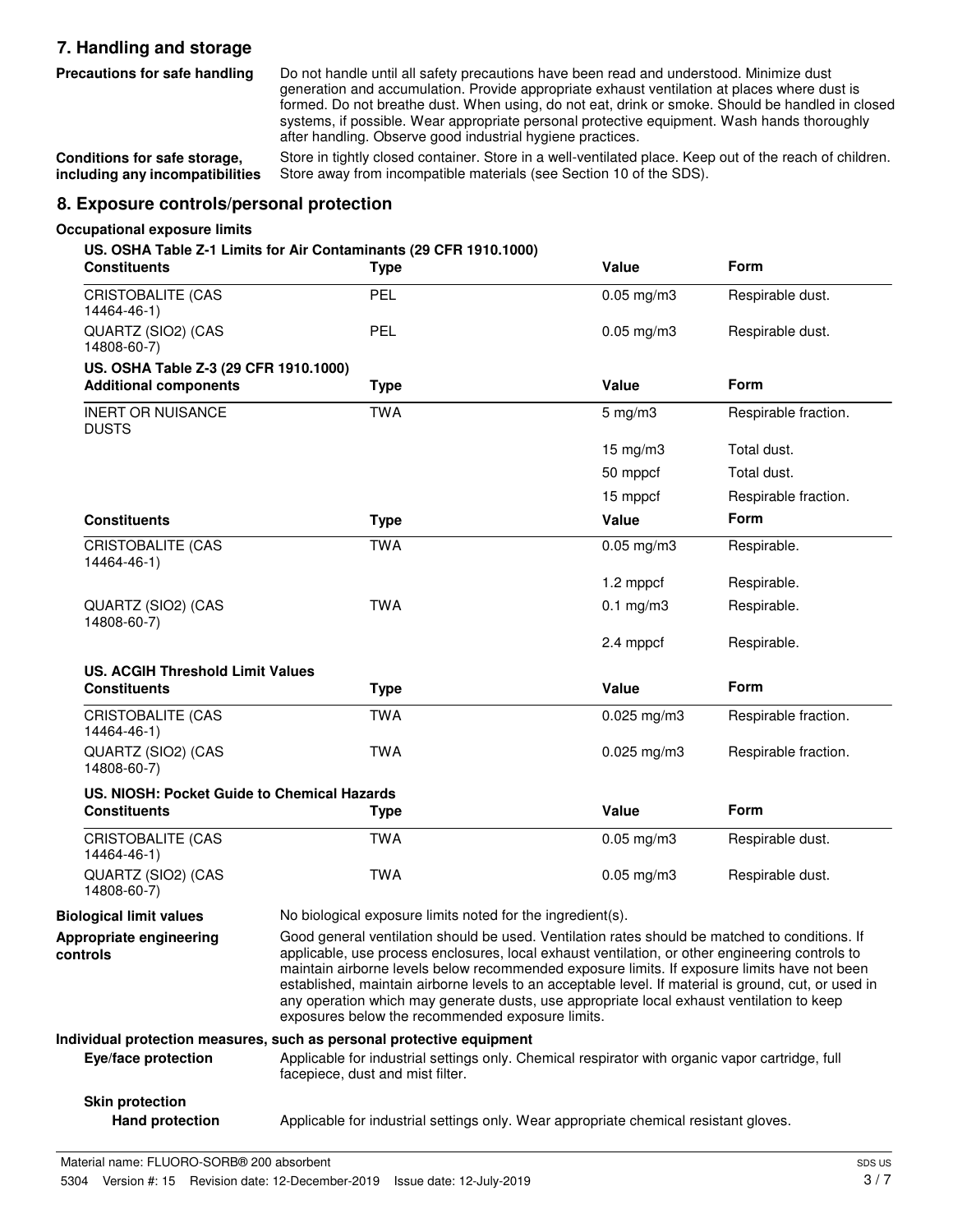| Other                             | Applicable for industrial settings only. Use of an impervious apron is recommended.                                                                                                                                                                                        |
|-----------------------------------|----------------------------------------------------------------------------------------------------------------------------------------------------------------------------------------------------------------------------------------------------------------------------|
| <b>Respiratory protection</b>     | Applicable for industrial settings only. Use a NIOSH/MSHA approved respirator if there is a risk of<br>exposure to dust/fume at levels exceeding the exposure limits. Chemical respirator with organic<br>vapor cartridge, full facepiece, dust and mist filter.           |
| <b>Thermal hazards</b>            | Wear appropriate thermal protective clothing, when necessary.                                                                                                                                                                                                              |
| General hygiene<br>considerations | Observe any medical surveillance requirements. Always observe good personal hygiene<br>measures, such as washing after handling the material and before eating, drinking, and/or<br>smoking. Routinely wash work clothing and protective equipment to remove contaminants. |

# **9. Physical and chemical properties**

| Appearance                                        |                                                                                               |
|---------------------------------------------------|-----------------------------------------------------------------------------------------------|
| <b>Physical state</b>                             | Solid.                                                                                        |
| Form                                              | Micropowder. Powder. or Granular.                                                             |
| Color                                             | Grey.                                                                                         |
| Odor                                              | Slight. fatty odor                                                                            |
| <b>Odor threshold</b>                             | Not available.                                                                                |
| pH                                                | $6 - 9$                                                                                       |
| Melting point/freezing point                      | Not available.                                                                                |
| Initial boiling point and boiling<br>range        | Not available.                                                                                |
| <b>Flash point</b>                                | Not available.                                                                                |
| <b>Evaporation rate</b>                           | Not available.                                                                                |
| Flammability (solid, gas)                         | Not available.                                                                                |
| Upper/lower flammability or explosive limits      |                                                                                               |
| <b>Flammability limit - lower</b><br>(%)          | Not available.                                                                                |
| <b>Flammability limit - upper</b><br>(%)          | Not available.                                                                                |
| Explosive limit - lower (%)                       | Not available.                                                                                |
| Explosive limit - upper (%)                       | Not available.                                                                                |
| Vapor pressure                                    | Not available.                                                                                |
| <b>Vapor density</b>                              | Not available.                                                                                |
| <b>Relative density</b>                           | Not available.                                                                                |
| Solubility(ies)                                   |                                                                                               |
| <b>Solubility (water)</b>                         | Not available.                                                                                |
| <b>Partition coefficient</b><br>(n-octanol/water) | Not available.                                                                                |
| <b>Auto-ignition temperature</b>                  | Not available.                                                                                |
| <b>Decomposition temperature</b>                  | 275 °F (135 °C)                                                                               |
| <b>Viscosity</b>                                  | Not available.                                                                                |
| <b>Other information</b>                          |                                                                                               |
| <b>Explosive properties</b>                       | Not explosive.                                                                                |
| <b>Flammability</b>                               | $>= 950 °F (= 510 °C)$                                                                        |
| <b>Oxidizing properties</b>                       | Not oxidizing.                                                                                |
| 10. Stability and reactivity                      |                                                                                               |
| Reactivity                                        | The product is stable and non-reactive under normal conditions of use, storage and transport. |
| <b>Chemical stability</b>                         | Material is stable under normal conditions.                                                   |
| <b>Possibility of hazardous</b><br>reactions      | No dangerous reaction known under conditions of normal use.                                   |
| <b>Conditions to avoid</b>                        | Contact with incompatible materials.                                                          |
| Incompatible materials                            | Strong oxidizing agents.                                                                      |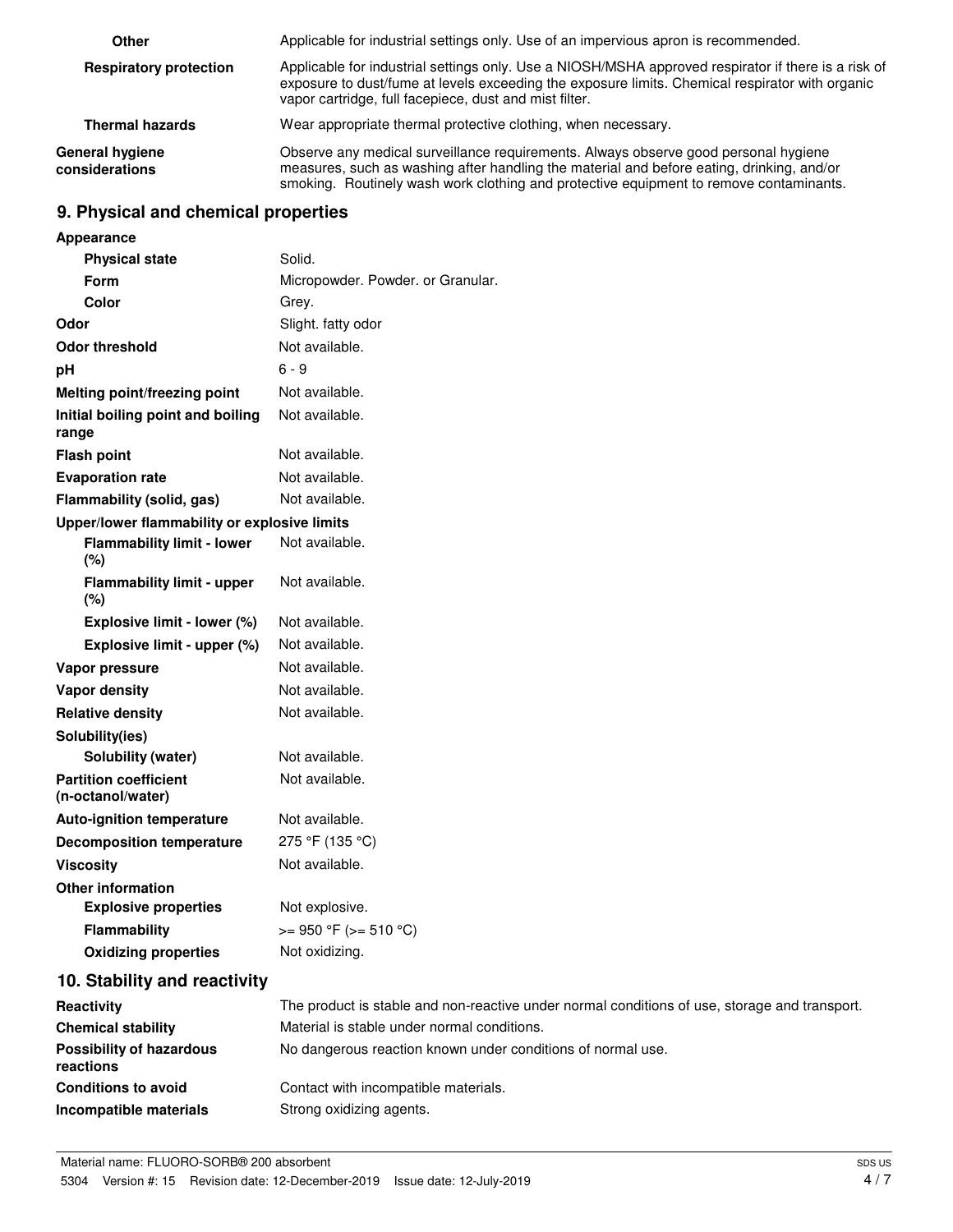### **11. Toxicological information**

### **Information on likely routes of exposure**

| <b>Inhalation</b>                                                                  | Dust may irritate respiratory system.                    |
|------------------------------------------------------------------------------------|----------------------------------------------------------|
| <b>Skin contact</b>                                                                | Dust or powder may irritate the skin.                    |
| Eye contact                                                                        | Dust may irritate the eyes.                              |
| Ingestion                                                                          | Knowledge about health hazard is incomplete.             |
| Symptoms related to the<br>physical, chemical and<br>toxicological characteristics | Dusts may irritate the respiratory tract, skin and eyes. |

#### **Information on toxicological effects**

| <b>Acute toxicity</b>                                  | Not known.                                                                                                                                                                                            |                                                                                                                                                                                            |  |
|--------------------------------------------------------|-------------------------------------------------------------------------------------------------------------------------------------------------------------------------------------------------------|--------------------------------------------------------------------------------------------------------------------------------------------------------------------------------------------|--|
| <b>Toxicological data</b>                              |                                                                                                                                                                                                       |                                                                                                                                                                                            |  |
| <b>Constituents</b>                                    | <b>Species</b>                                                                                                                                                                                        | <b>Test Results</b>                                                                                                                                                                        |  |
| CRISTOBALITE (CAS 14464-46-1)                          |                                                                                                                                                                                                       |                                                                                                                                                                                            |  |
| <b>Acute</b>                                           |                                                                                                                                                                                                       |                                                                                                                                                                                            |  |
| Oral                                                   |                                                                                                                                                                                                       |                                                                                                                                                                                            |  |
| LD50                                                   | Rat                                                                                                                                                                                                   | > 22500 mg/kg                                                                                                                                                                              |  |
| <b>Skin corrosion/irritation</b>                       |                                                                                                                                                                                                       | Due to partial or complete lack of data the classification is not possible.                                                                                                                |  |
| Serious eye damage/eye<br>irritation                   |                                                                                                                                                                                                       | Due to partial or complete lack of data the classification is not possible.                                                                                                                |  |
| Respiratory or skin sensitization                      |                                                                                                                                                                                                       |                                                                                                                                                                                            |  |
| <b>Respiratory sensitization</b>                       |                                                                                                                                                                                                       | Due to partial or complete lack of data the classification is not possible.                                                                                                                |  |
| <b>Skin sensitization</b>                              |                                                                                                                                                                                                       | Due to partial or complete lack of data the classification is not possible.                                                                                                                |  |
| Germ cell mutagenicity                                 |                                                                                                                                                                                                       | Due to partial or complete lack of data the classification is not possible.                                                                                                                |  |
| Carcinogenicity                                        | May cause cancer.                                                                                                                                                                                     |                                                                                                                                                                                            |  |
| IARC Monographs. Overall Evaluation of Carcinogenicity |                                                                                                                                                                                                       |                                                                                                                                                                                            |  |
| CRISTOBALITE (CAS 14464-46-1)                          |                                                                                                                                                                                                       | 1 Carcinogenic to humans.                                                                                                                                                                  |  |
| QUARTZ (SIO2) (CAS 14808-60-7)                         | OSHA Specifically Regulated Substances (29 CFR 1910.1001-1053)                                                                                                                                        | 1 Carcinogenic to humans.                                                                                                                                                                  |  |
| CRISTOBALITE (CAS 14464-46-1)                          |                                                                                                                                                                                                       | Cancer                                                                                                                                                                                     |  |
| QUARTZ (SIO2) (CAS 14808-60-7)                         |                                                                                                                                                                                                       | Cancer                                                                                                                                                                                     |  |
|                                                        | US. National Toxicology Program (NTP) Report on Carcinogens                                                                                                                                           |                                                                                                                                                                                            |  |
| CRISTOBALITE (CAS 14464-46-1)                          |                                                                                                                                                                                                       | Known To Be Human Carcinogen.                                                                                                                                                              |  |
| QUARTZ (SIO2) (CAS 14808-60-7)                         |                                                                                                                                                                                                       | Reasonably Anticipated to be a Human Carcinogen.<br>Known To Be Human Carcinogen.                                                                                                          |  |
| <b>Reproductive toxicity</b>                           |                                                                                                                                                                                                       |                                                                                                                                                                                            |  |
| Specific target organ toxicity -                       | Due to partial or complete lack of data the classification is not possible.<br>Due to partial or complete lack of data the classification is not possible.                                            |                                                                                                                                                                                            |  |
| single exposure                                        |                                                                                                                                                                                                       |                                                                                                                                                                                            |  |
| Specific target organ toxicity -<br>repeated exposure  | Causes damage to organs through prolonged or repeated exposure.                                                                                                                                       |                                                                                                                                                                                            |  |
| <b>Aspiration hazard</b>                               | Due to partial or complete lack of data the classification is not possible.                                                                                                                           |                                                                                                                                                                                            |  |
| <b>Chronic effects</b>                                 | Causes damage to organs through prolonged or repeated exposure.                                                                                                                                       |                                                                                                                                                                                            |  |
| 12. Ecological information                             |                                                                                                                                                                                                       |                                                                                                                                                                                            |  |
| <b>Ecotoxicity</b>                                     | The product is not classified as environmentally hazardous. However, this does not exclude the<br>possibility that large or frequent spills can have a harmful or damaging effect on the environment. |                                                                                                                                                                                            |  |
| Persistence and degradability                          | No data is available on the degradability of this product.                                                                                                                                            |                                                                                                                                                                                            |  |
| <b>Bioaccumulative potential</b>                       | No data available.                                                                                                                                                                                    |                                                                                                                                                                                            |  |
| <b>Mobility in soil</b>                                | No data available.                                                                                                                                                                                    |                                                                                                                                                                                            |  |
| Other adverse effects                                  |                                                                                                                                                                                                       | No other adverse environmental effects (e.g. ozone depletion, photochemical ozone creation<br>potential, endocrine disruption, global warming potential) are expected from this component. |  |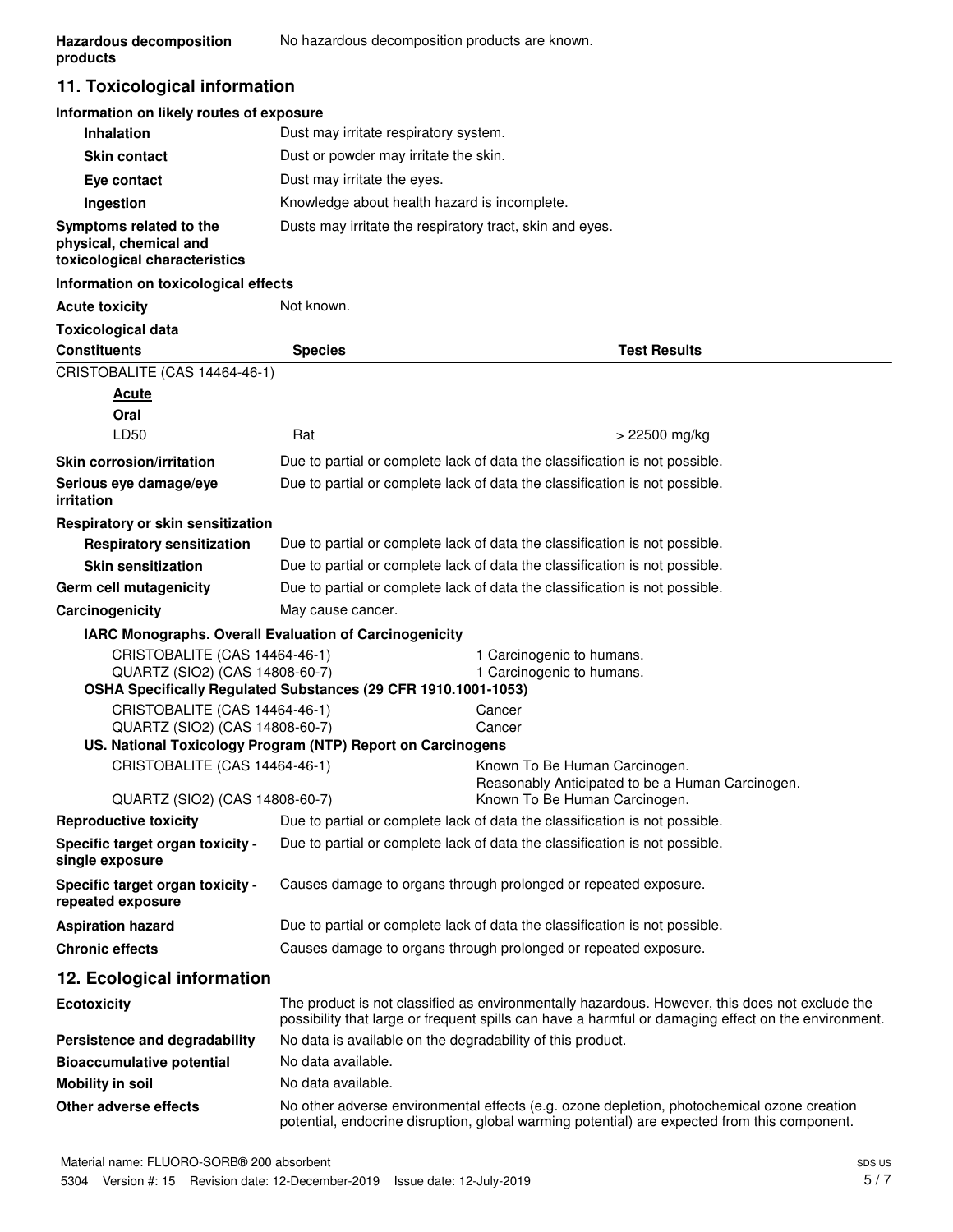### **13. Disposal considerations**

| <b>Disposal instructions</b>             | Collect and reclaim or dispose in sealed containers at licensed waste disposal site. Dispose of<br>contents/container in accordance with local/regional/national/international regulations.                            |
|------------------------------------------|------------------------------------------------------------------------------------------------------------------------------------------------------------------------------------------------------------------------|
| Local disposal regulations               | Dispose in accordance with all applicable regulations.                                                                                                                                                                 |
| Hazardous waste code                     | The waste code should be assigned in discussion between the user, the producer and the waste<br>disposal company.                                                                                                      |
| Waste from residues / unused<br>products | Dispose of in accordance with local regulations. Empty containers or liners may retain some<br>product residues. This material and its container must be disposed of in a safe manner (see:<br>Disposal instructions). |
| Contaminated packaging                   | Since emptied containers may retain product residue, follow label warnings even after container is<br>emptied. Empty containers should be taken to an approved waste handling site for recycling or<br>disposal.       |

### **14. Transport information**

#### **DOT**

Not regulated as dangerous goods.

# **IATA**

Not regulated as dangerous goods.

### **IMDG**

Not regulated as dangerous goods.

#### **Transport in bulk according to** Not applicable. **Annex II of MARPOL 73/78 and the IBC Code**

### **15. Regulatory information**

### **US federal regulations**

This product is a "Hazardous Chemical" as defined by the OSHA Hazard Communication Standard, 29 CFR 1910.1200.

### **Toxic Substances Control Act (TSCA)**

**TSCA Section 12(b) Export Notification (40 CFR 707, Subpt. D)**

Not regulated.

### **CERCLA Hazardous Substance List (40 CFR 302.4)**

Not listed.

### **SARA 304 Emergency release notification**

Not regulated.

#### **OSHA Specifically Regulated Substances (29 CFR 1910.1001-1053)**

| CRISTOBALITE (CAS 14464-46-1)  | Cancer                |
|--------------------------------|-----------------------|
| QUARTZ (SIO2) (CAS 14808-60-7) | Cancer                |
| CRISTOBALITE (CAS 14464-46-1)  | lung effects          |
| QUARTZ (SIO2) (CAS 14808-60-7) | lung effects          |
| CRISTOBALITE (CAS 14464-46-1)  | immune system effects |
| QUARTZ (SIO2) (CAS 14808-60-7) | immune system effects |
| CRISTOBALITE (CAS 14464-46-1)  | kidney effects        |
| QUARTZ (SIO2) (CAS 14808-60-7) | kidney effects        |

### **Superfund Amendments and Reauthorization Act of 1986 (SARA)**

#### **SARA 302 Extremely hazardous substance**

Not listed.

**SARA 311/312 Hazardous** No (Exempt) **chemical**

# **SARA 313 (TRI reporting)**

Not regulated.

### **Other federal regulations**

### **Clean Air Act (CAA) Section 112 Hazardous Air Pollutants (HAPs) List**

Not regulated.

### **Clean Air Act (CAA) Section 112(r) Accidental Release Prevention (40 CFR 68.130)**

Not regulated.

**Safe Drinking Water Act** Not regulated. **(SDWA)**